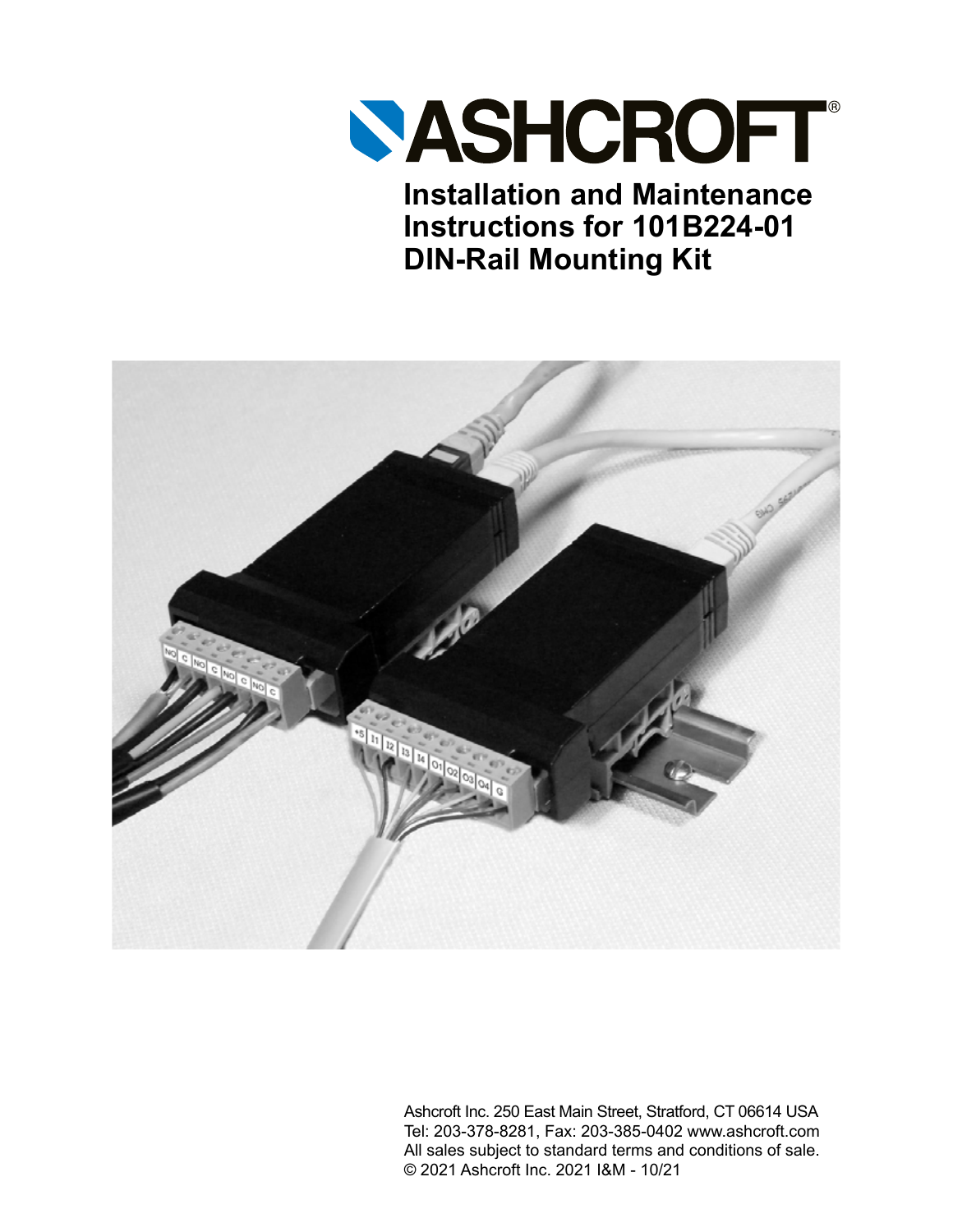### **KEY FEATURES**

- **• Provides Convenient Way to Mount One or Two Modules to a DIN Rail**
- **• Great for DM61 Serial Adapters & Converters and Expansion Modules**
- **• 6" (152.4 mm) DIN Rail Included**
- **• Four Mounting Clips with Adhesive Backing**

## **OVERVIEW**

The 101B224-01 DIN Rail Mounting Kit provides a convenient way to mount Ashcroft expansion modules and serial adapters & converters.

# **CONTENTS**

The contents of the mounting kit are shown in Figure 1 and contain enough parts to mount two modules and includes:

- **• (1) 6" (152.4 mm) Length of DIN Rail**
- **• (4) Mounting Clips with Adhesive Backing**



**Figure 1. DIN Rail Mounting Kit for 2 modules**

## **MOUNTING INSTRUCTIONS**

### **Step 1: Mounting the DIN Rail Clips to Module**

Place the expansion module on a flat surface with the bottom surface facing up. The bottom surface can be identified as the surface closest to the locking tab slot on the modular connector as shown in Figure 2.



**Figure 2. DIN Rail Clips Mounted to Expansion Module**

Peel the protective layer off the adhesive tape on the bottom of one of the mounting clips. With the hinge end of the clip, as shown in Figure 3, facing the end of the module with the communications connector, align the clip along the long (side) edge of the module and centered lengthwise within the flat surface of the module as shown in Figure 4.



**Figure 3. Hinge & Latch End of DIN Rail Clip**





**Figure 4. DIN Rail Clips Mounted to Module** 

**Figure 5. Examples of Clips Mounted to Modules**

Firmly press down on the clip for 10 seconds. Repeat this procedure on the adjacent side. Once the clips are properly installed, the modules with clips mounted should look similar to one or both of the modules pictured in Figure 5. While the adhesive is initially quite strong, this strength improves significantly over a period of approximately 12 hours.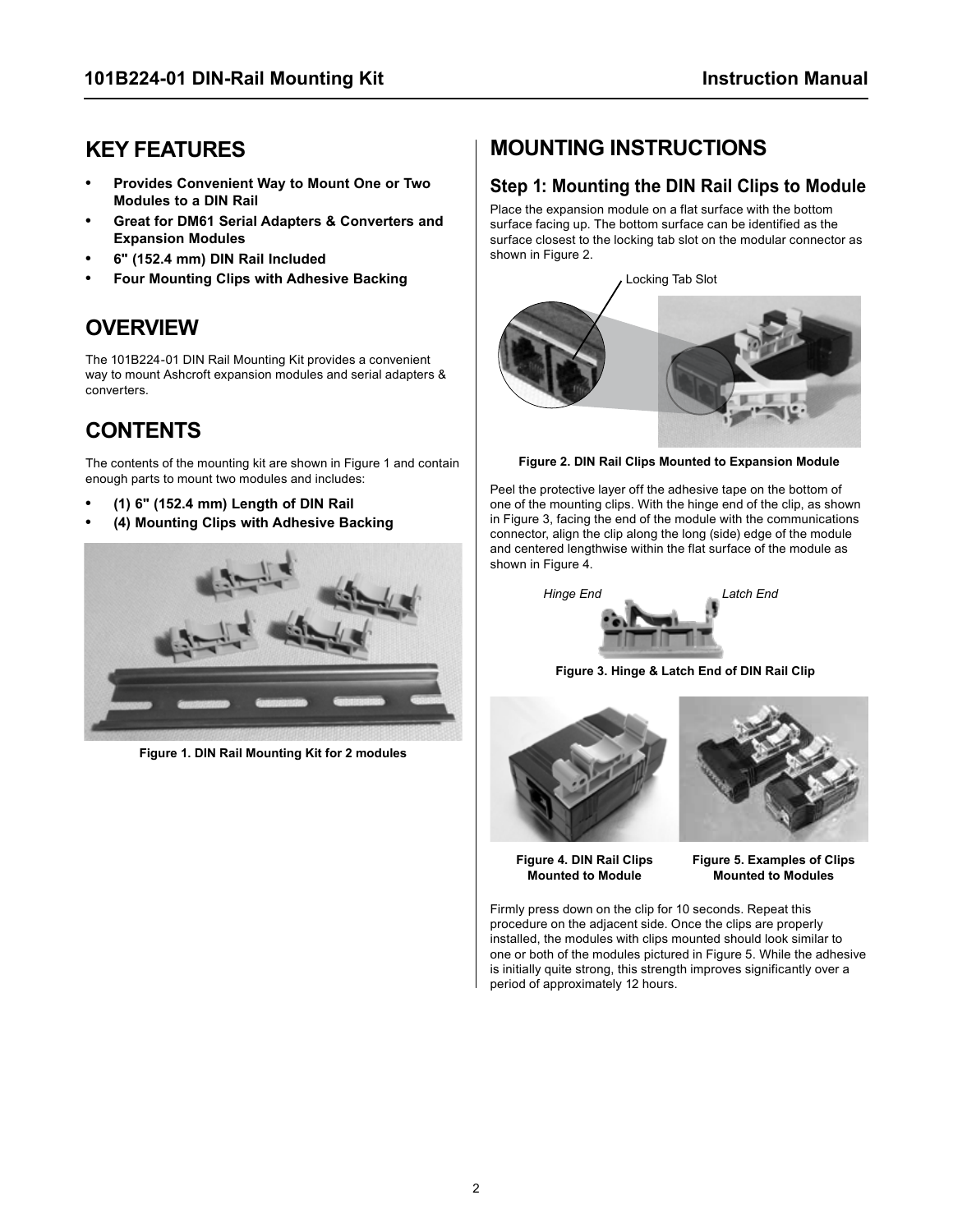### **Step 2: Mounting the DIN Rail to a Surface**

The expansion modules, serial adapters and serial converters weigh approximately 1.5 oz (42 grams) each so the mounting hardware does not need to be overly strong. We recommend two #10 pan head screws as shown in Figure 6, but only because they best accommodate the slots in the DIN rail. The amount of strain the wiring might place on the module mounting needs to be considered also. In many cases, DIN rail with double-sided tape might be acceptable, although not recommended in areas of high vibration or extreme hot or cold temperatures.



**Figure 6. Mounting the DIN Rail with 2 #10 pan head screws**

When choosing a location to mount the DIN rail, keep in mind that wires will be entering both ends of the modules as shown in Figure 7. Leave enough room on either end of module to allow for wire routing to prevent undue stress placed on the module's connectors and mounting clips. The DIN rail may be mounted on any vertical or horizontal mounting surface.



**Figure 7. Example of Modules Mounted to DIN Rail**

### **Step 3: Mounting Modules to the DIN Rail**

To mount modules to DIN rail, first locate the approximate desired position to place the module on the DIN rail, then hook the hinge end of the mounting clip to the edge of the DIN rail as shown in Figure 8. Next lower the opposite "latch end" of the clip onto the rail. Press down on the module until the latch end snaps in place.

A typical installation will look like Figure 9 once modules are mounted to the DIN rail.



**Figure 8. Snapping the Module to the DIN Rail**

**Figure 9. Typical Installation of DIN Rail Mounted Devices**

#### **Step 4: Connections**

After mounting the device(s), refer to the Instruction Manual for each module for proper connections and operation.

### **ORDERING INFORMATION**

| <b>Ordering Guide</b> |                                                                                  |
|-----------------------|----------------------------------------------------------------------------------|
| Model                 | <b>Description</b>                                                               |
| 101B224-01            | DIN Rail Mounting Kit for 2 expansion modules,<br>serial adapters and converters |

### **COMPATIBLE DEVICES**

The 101B224-01 DIN Rail mounting kit can be used with the following Ashcroft modules:

| Model      | <b>Description</b>                                  |
|------------|-----------------------------------------------------|
| 101B224-03 | 4 Relays Expansion Module                           |
| 101B224-04 | Digital I/O Expansion Module (4 Inputs & 4 Outputs) |
| 101B224-06 | RS-232 Serial Adapter                               |
| 101B224-07 | RS-422/485 Serial Adapter                           |

#### **Disclaimer**

The information contained in this document is subject to change without notice. Ashcroft, Inc makes no representations or warranties with respect to the contents hereof, and specifically disclaims any implied warranties of merchantability or fitness for a particular purpose. See Warranty Information and Terms & Conditions on www.ashcroft.com for complete details.

© 2021 Ashcroft, Inc. All rights reserved.

#### **WARNING**

Cancer and Reproductive Harm - **www.P65Warnings.ca.gov**